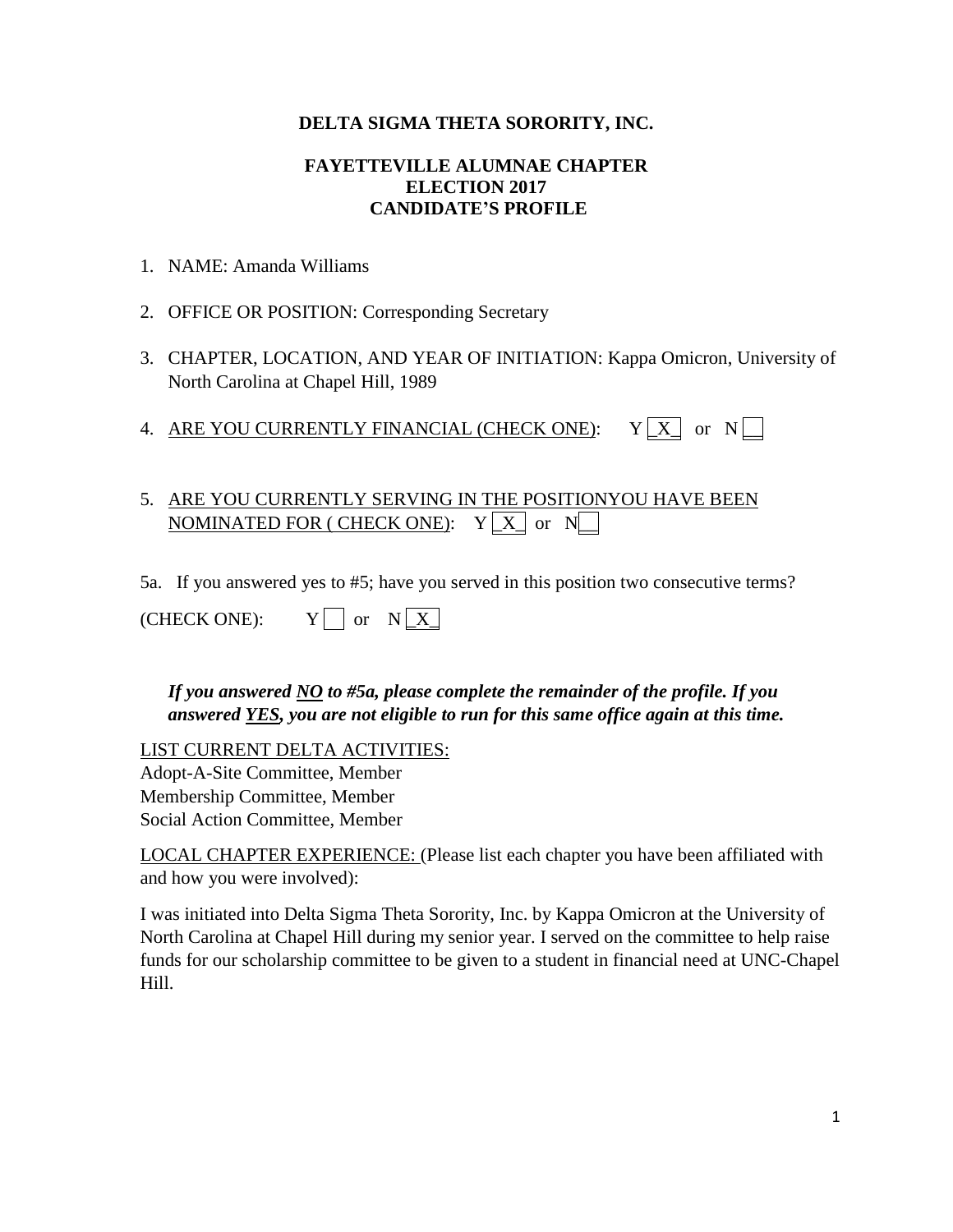I joined Burlington Alumnae and served as a faithful member from 1999-2001. During the 2000-2001, I served as the Co-Chair of Jabberwock and worked as a member of Delta Academy.

I joined Fayetteville Alumnae Chapter (FAC) September 2011. During 2012-2013 and 2013- 2014 chapter year, I served as the co-chair of the Adopt-A-Site committee. This position gave me the opportunity to sharpen my leadership skills. I also served as a member of the FAC Membership committee. Currently, I am a member of the Social Action Committee. I took the initiative to get more involved by coordinating an Issue Based Training with Democracy NC to help educate our community about the importance of being politically involved at the local level to help elect leaders who are concerned about the plight of African American communities.

REGIONAL AND NATIONAL EXPERIENCE: (Please list all current and past assignments and involvement at both levels):

I am currently a member of the 2016-2018 class of the South Atlantic Regional Leadership Fellow Program.

### REGIONAL CONFERENCES AND NATIONAL CONVENTIONS ATTENDED (Years 2013 to 2016):

2013 National Convention, Washington DC (Centennial)

2014 South Atlantic Regional Conference, Raleigh NC

2016 South Atlantic Regional Conference, Virginia Beach, VA

## COMMUNITY INVOLVEMENT (Past & Present) AND ORGANIZATIONAL AFFILIATIONS:

ORGANIZATIONS (no more than 4):

National Council of Negro Women, Member, 2017

North Carolina Adult Education Association (NCAEA), Board Member, 2013-Present

Fayetteville's Fine Lady Runners/Black Girls Run, Member, 2010-Present

## POSITION AND /OR RESPONSIBILITY:

I recently joined the National Council of Negro Women and I am looking forward to getting involved in this organization.